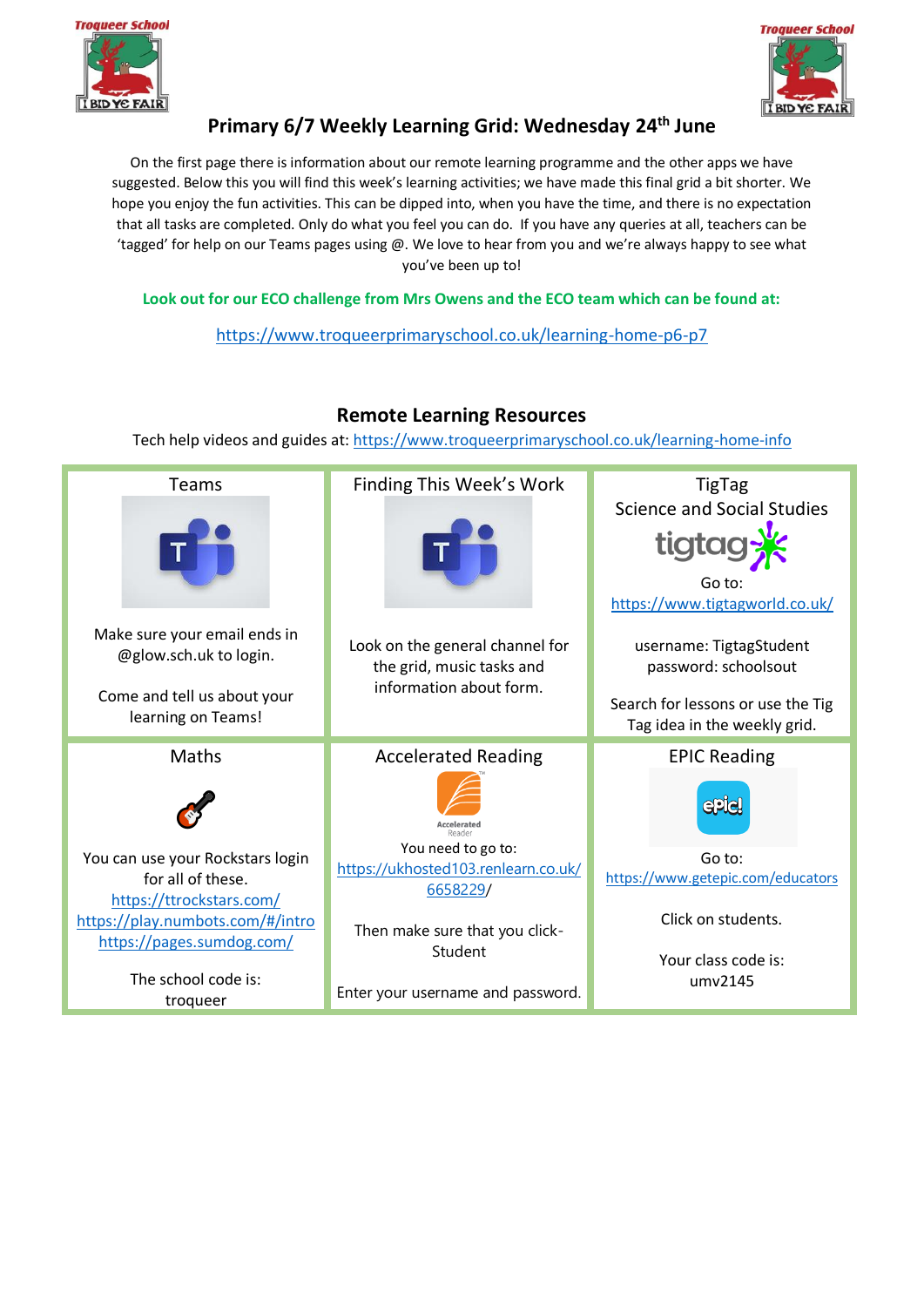## **Weekly Learning Activities**

### **Literacy- Writing**  *A letter to my new teacher....*

Write a letter to your new Class Teacher or your new Pupil Support Teacher at secondary.



Tell them all about yourself. Your likes and dislikes. Your strengths and/or areas you need to work on. Include your hobbies and interests. Can you think of anything else staff might want to know about you?

*You could always give your teacher the letter when schools go back or share it with them on teams.*

### **I.D.L**

To finish off our 'food' I.D.L. topic, you will be cooking/baking this week.

It is up to you what you make. You could make lunch for your family or even bake some cookies for a neighbour.

Remember to be careful and have adult supervision!

Write out the recipe and instructions, as well as a picture of the finished project, and post it on Teams or in a Glow Form.



summer?

You can use the attached template or you can design your own bucket. Please 'fill your bucket' with things you hope to be able to do during the school summer holidays. We know this summer might be quite different from previous years. We look forward to seeing your 2020 summer plans.  $\circled{c}$ 

## **PLL(French**)

Listen to this funny French song and make your own Pizza costume from things around the house. Post a photo or video on Teams if you have permission from an adult. You could use cardboard/paper/anything really. The funnier, the better

[https://www.youtube.com/wat](https://www.youtube.com/watch?v=wxystpPE1xU) [ch?v=wxystpPE1xU](https://www.youtube.com/watch?v=wxystpPE1xU)

Happy Holidays when they come!



#### **Health & Wellbeing**

#### **Troqueer School and Nursery Family Virtual Walking Challenge**

Mrs Law has set a walking challenge for the whole school.

We will be walking the Castles of Scotland route together on **[www.WorldWalking.org](http://www.worldwalking.org/)**

There is a Troqueer Primary School and Nursery group set up.

You will need to join the group by first registering your family on the website then join the group. [https://worldwalking.org/groups/h5ij](https://worldwalking.org/groups/h5ijd) [d](https://worldwalking.org/groups/h5ijd)

#### The Tremendous Trequeer The Tremendous Troqueer Teams Trivia Test!

watch the groups progress and learning progress and learning  $\mathbf{r}$ We've made a quiz about Teams! See how much you can remember by taking the test below!

<https://bit.ly/318Jx3R>